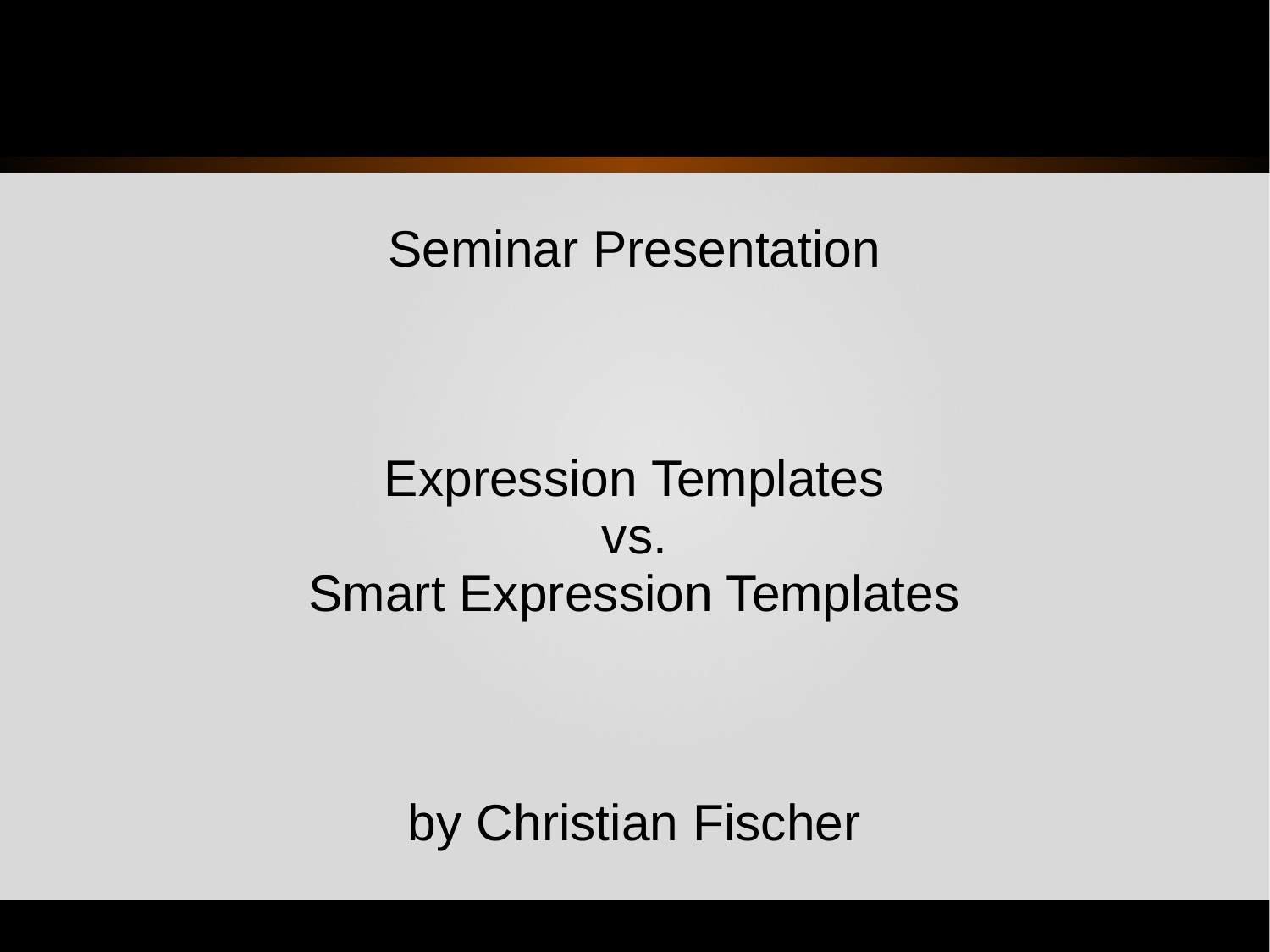## **Overview**

- General overview of ET
- ET and Op-Overloading explained
- Performance of ET and Op-Overload in comparison
- Limits and Problems, which comes with ET's
- Introduction of SET to handle them
- Two examples of SET-Solutions of ET-Problems
- Comparison and Benchmark of SET-using libraries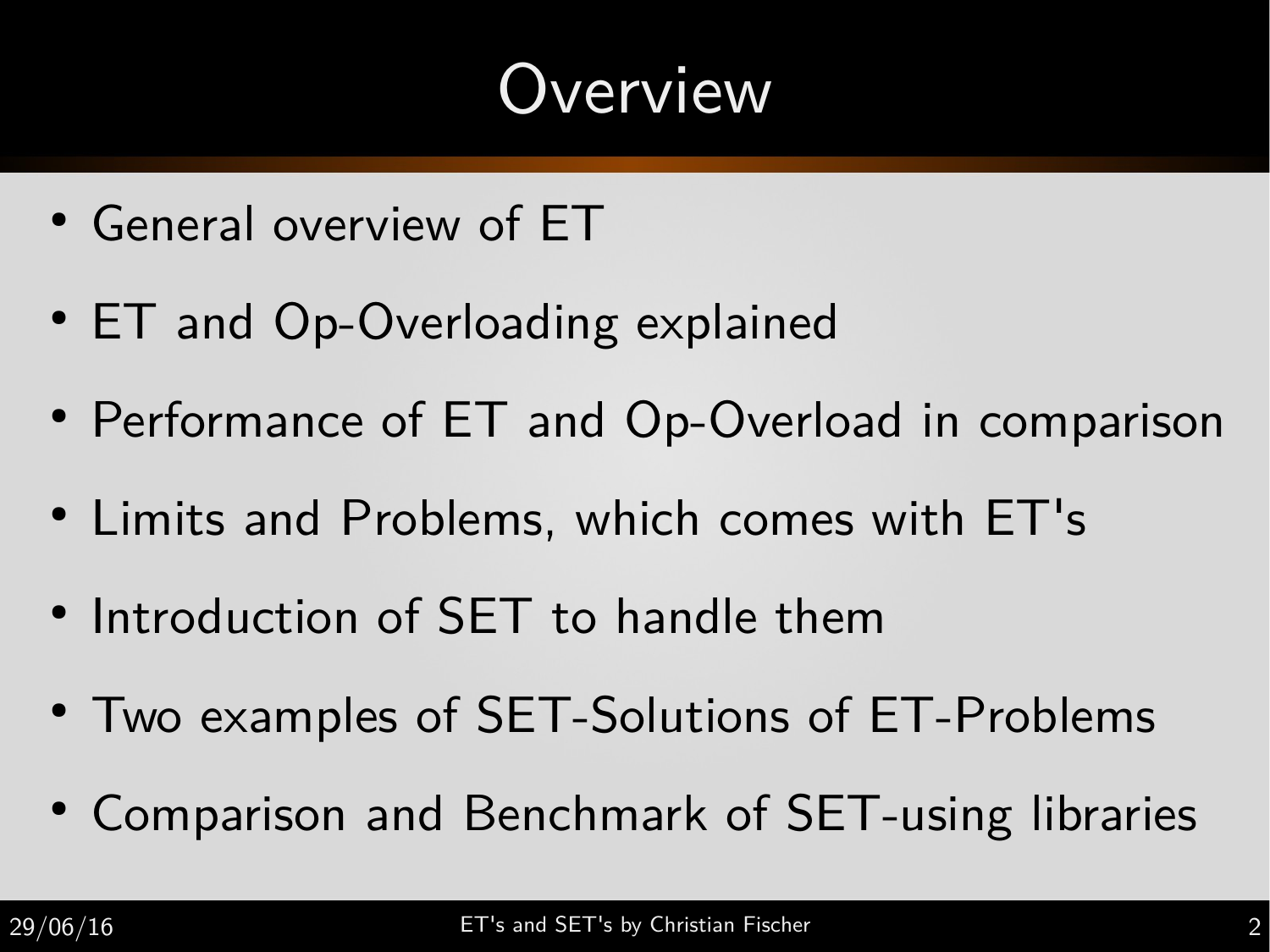## What are ET's?

- $\bullet$ Introduced by Veldhuizen in 1995
- Optimization for array-based operations
- $\bullet$ Intents to avoid heavily and unnecessary use of temporary variables
- Able to reach similar performance as C-like-ops:

```
for(int i = 0; i < a.size(); i++) {
 d[i] = a[i] + b[i] + c[i];}
```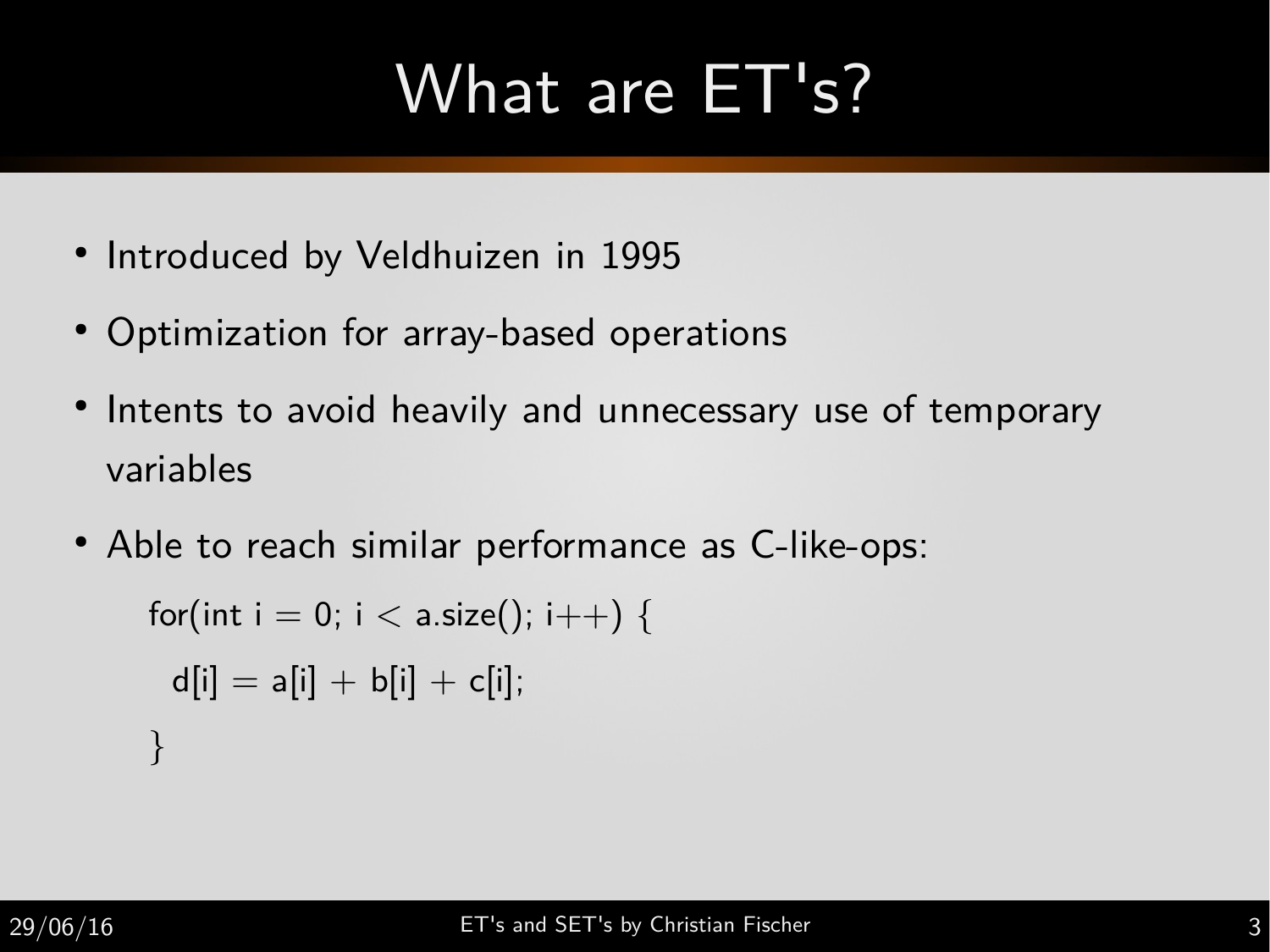# The "Classic" Way

- Addition realised by operator-overloading
- Needs a temporary variable for addition
	- ➔ De-/allocation and copyoperation needed
	- ➔ Slow on large vectors
	- ➔ Used memory blocked for other operations
- · Improvement needed!

```
1 template<typename T>
2 class Vector {
3 public:
4 // Constructor, Destructor, other basics...
5 
6 Vector& operator=(const Vector& rhs) {
7 if(&rhs == this) return *this;
8 std::copy(rhs._value, rhs._value + size(), this->_value);
9 return *this;
10 }
11 int size() const { return this-> size; }
12 T& operator [] (int i) { return value[i]; }
13 const T& operator[](int i) const { return _value[i]; }
14 
15 private:
16 int size; T* value;
17 };
18 
19 template<typename T>
20 const Vector<T> operator+(const Vector<T>& left,
21 const Vector<T>& right) {
22 Vector<T> tmp(left.size());
23 for(int i = 0; i < right.size(); i++)
24 tmp[i] = left[i] + right[i];
25 return tmp;
26 }
```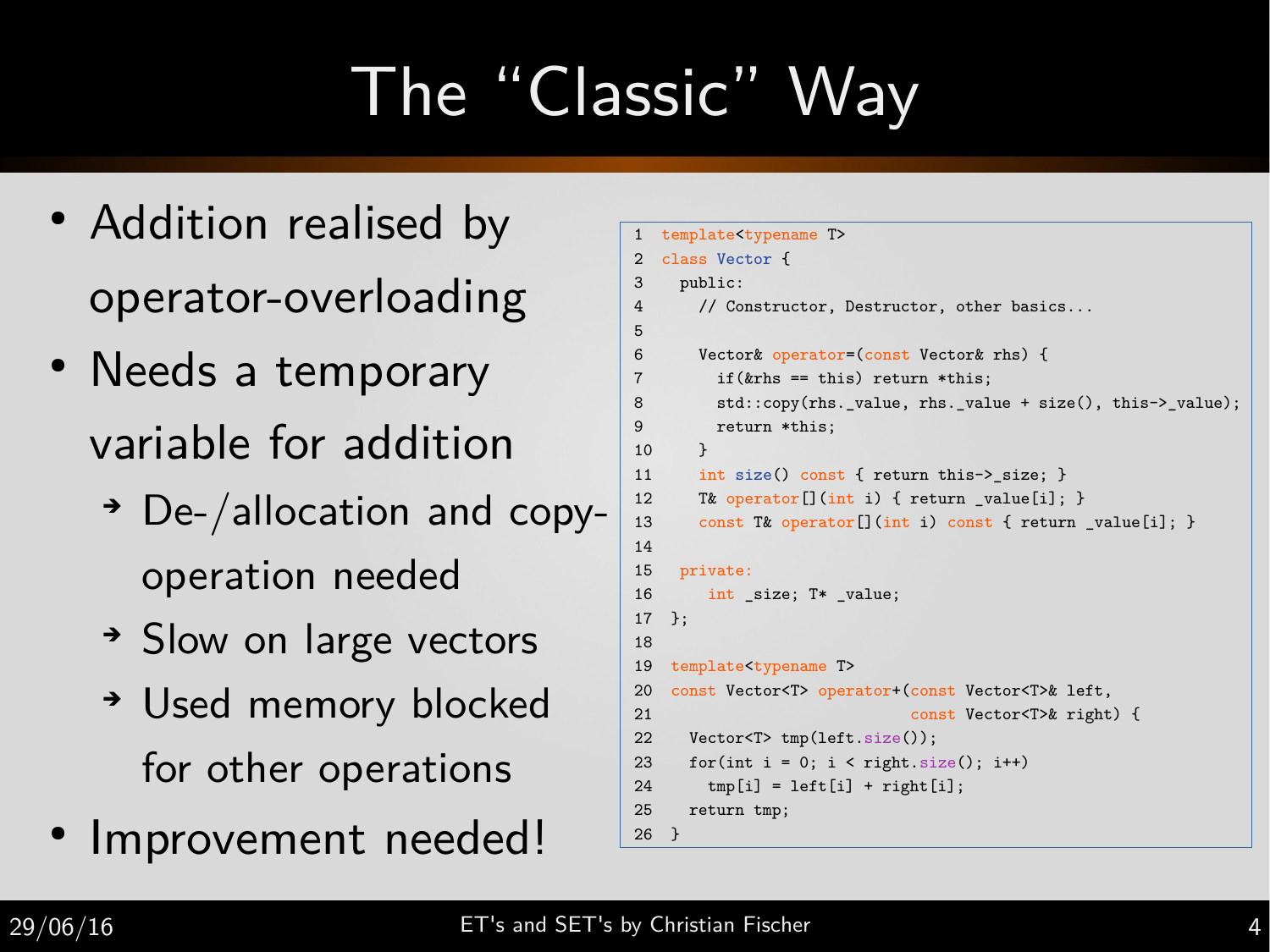# Solution: Expression-templates (ET)

- Don't execute expression until assigned to target
	- $\rightarrow$  prevents expensive memory-operations
- create a "placeholder" for the expression  $\rightarrow$  syntaxtree
- $\bullet$ temporaries just references
- only one for-loop, even with lot additions in row

```
\rightarrow classic: \#adds = \#loops
```

```
1 template<typename A, typename B>
2 class Sum {
1 template<typename T>
3 public:
2 class Vector {
\frac{4}{3} public: explicit Sum(const A& 1, const B& r) :
4 | 5 // Constructor, Destructor, other basics...
               int size() const { return this-> left.size(); }
       7 double operator[](int i) const
\begin{array}{c} 6 \\ -8 \end{array} Vector& operator=(const Vector& rhs) {<br>\begin{array}{c} 8 \\ -8 \end{array} ( return this->_left[i] + this->_right[i]; }
      9 
       10 private:
9 return *this;<br>11 const A& _left; const B& _right;
\begin{array}{c|c} 10 & 12 \end{array};
11 | 13<sup>int size</sub>() const { return this->_size; }</sup>
12 14 T& operator [](int i) { return walue[i]; }<br>12 14 template<typename A, typename B>
13 | 15 Const T& pperator [] (int i) const { return _value[i]; }<br>15 Sum<A, B> operator+(const A& a, const B& b)
      16 return Sum<A, B>(a, b);
15 \sqrt{p} private:
16 \mid 18 int _size; T* _value;
17 \}i9 class Vector {
      20 ...
19 template<typename ishment-operator
20 const Vectoriate exemplate (genst Vector<T>& left,
21 23 Vector& operator=(const Vector Vector) {
22\left(2\frac{3}{2}\right) 24 ector<T\for the corolleged time size (); i++)
23 2for(int i this->_valight.]size(x)r[if<del>];</del>)
24 26 \tt{tmp[i]} rethen fithis; right[i];
25 \mid 27 eturn \text{\#mp};328 ...
      29 };
5 
7 \mid \zeta if(&rhs == this) return *this;
8 std::copy(rhs._value, rhs._value + size(), this->_value);<br>
10 private:
14 
18 
26 }
```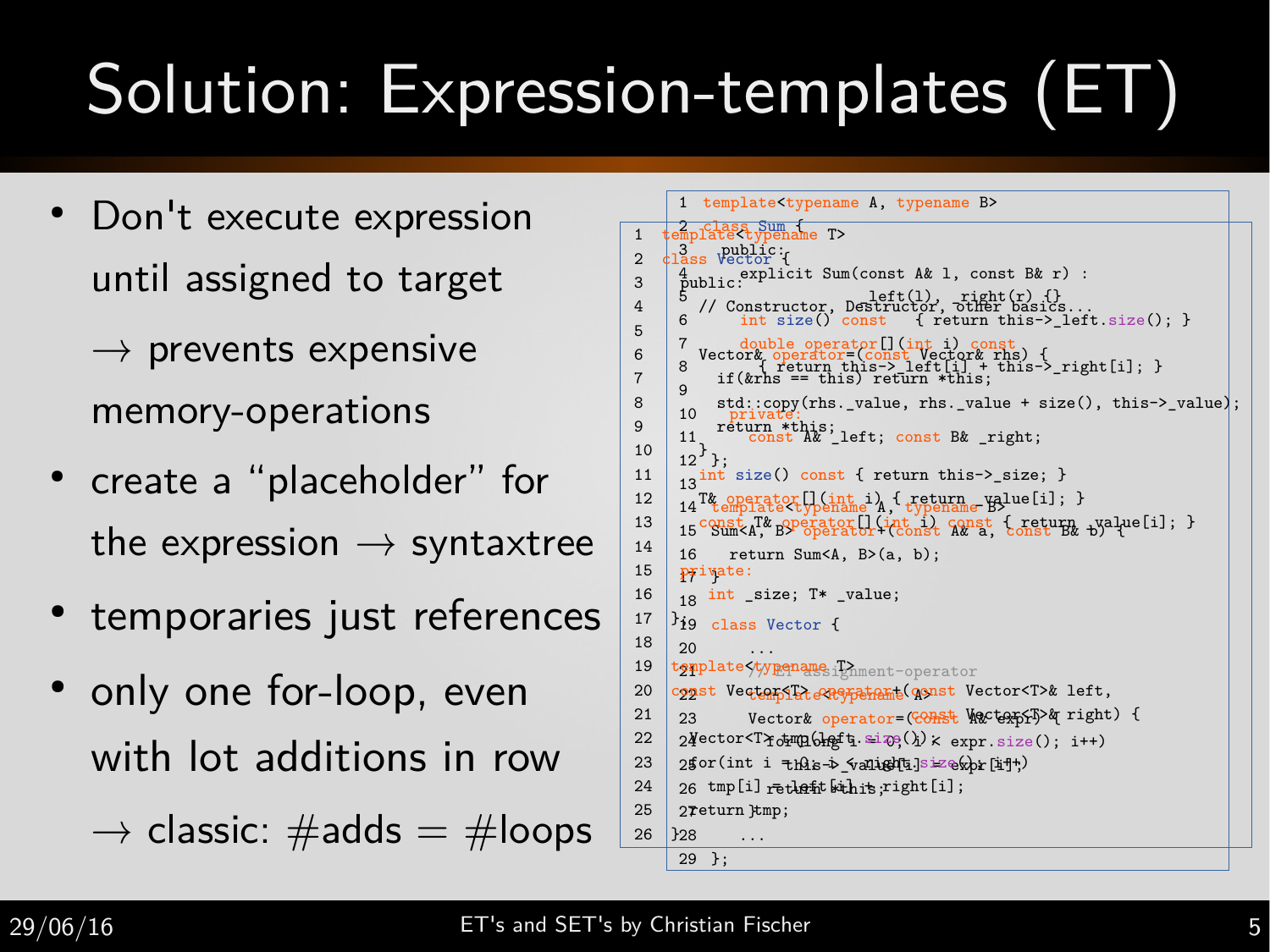## Example:  $d = a + b + c$



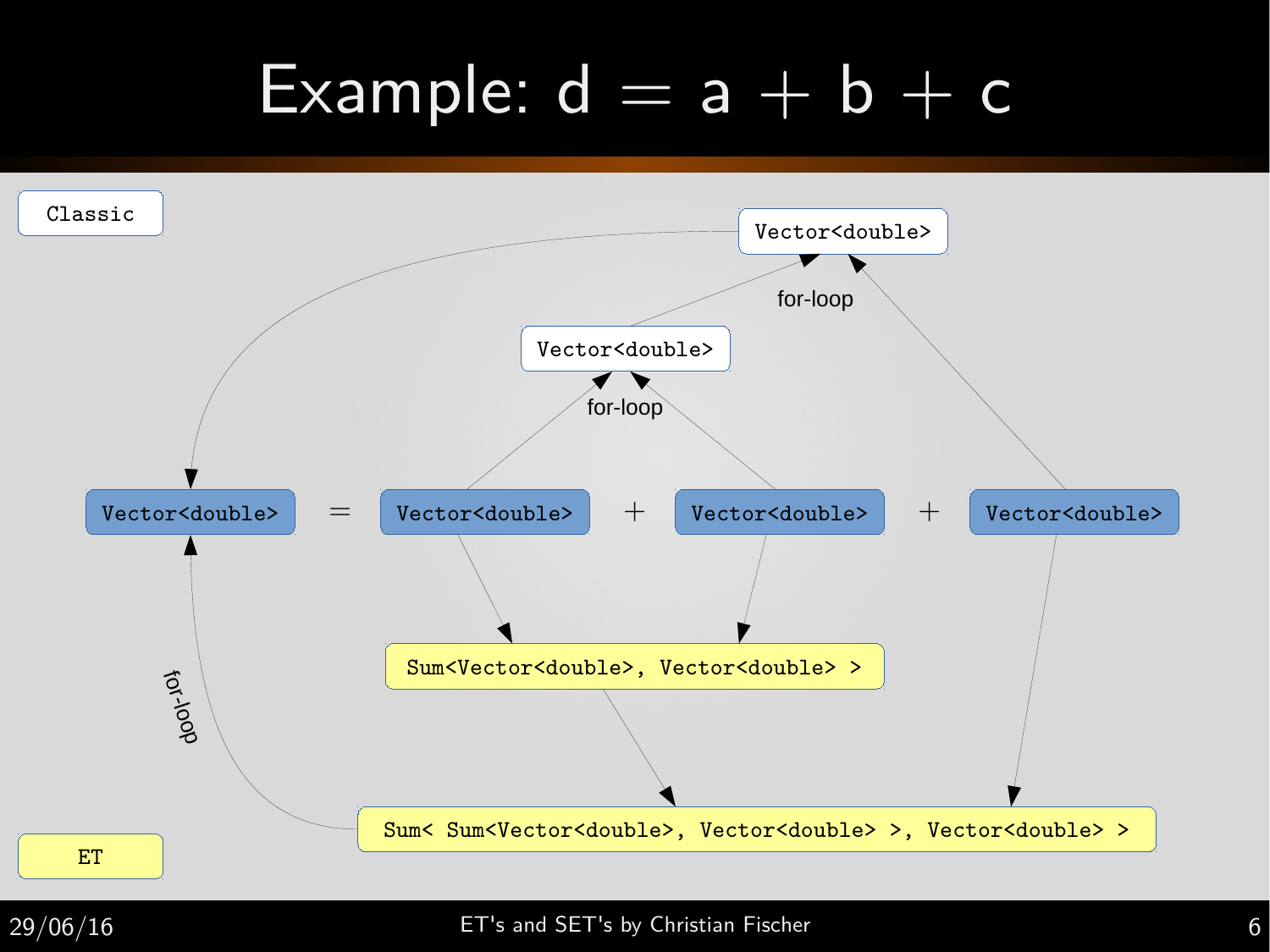## "Classic" vs. ET - Memory

Adding 5 vectors with 33-million entries each (7-times in total)





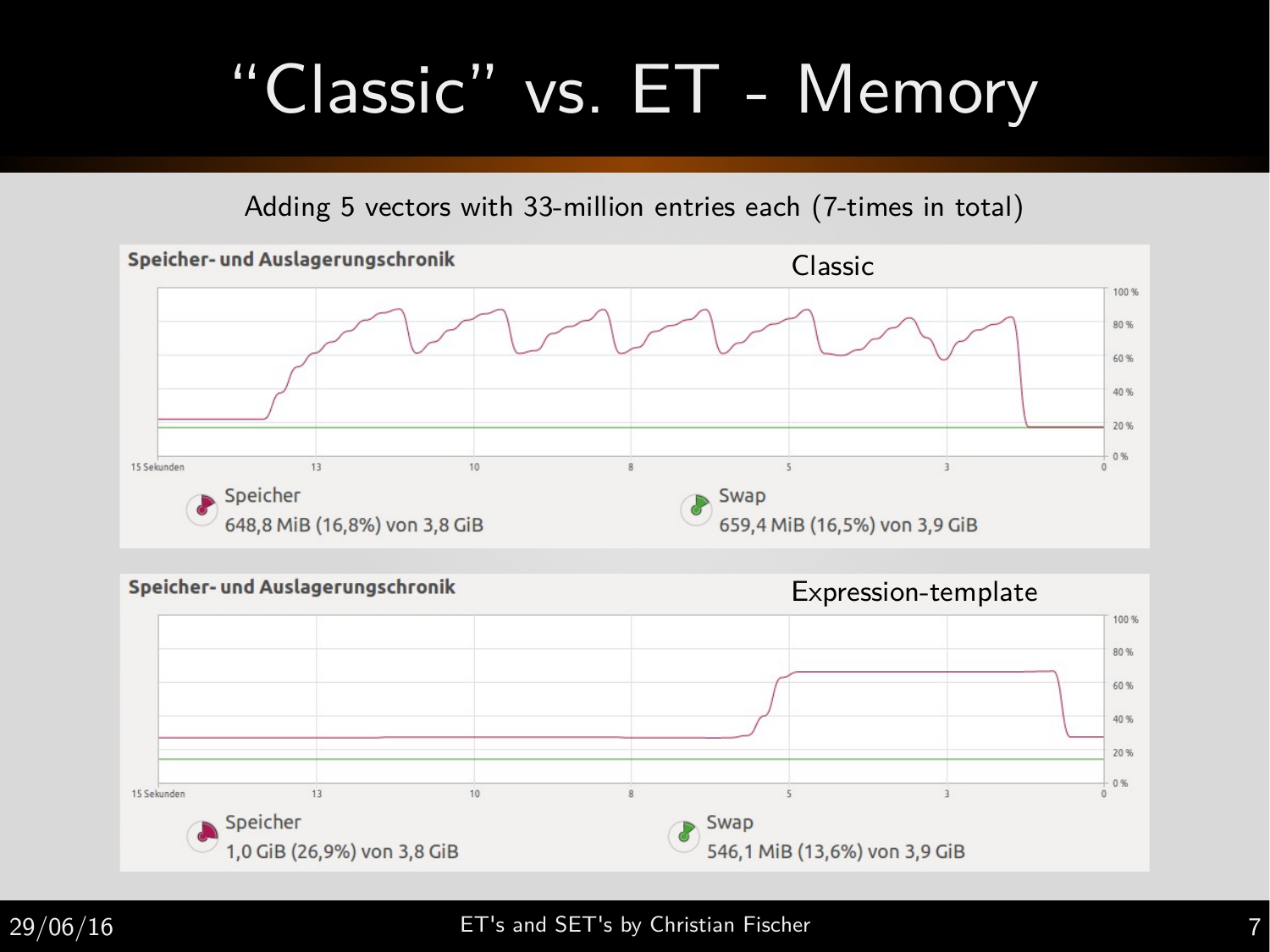## "Classic" vs. ET - Runtime



#### $29/06/16$  ET's and SET's by Christian Fischer 8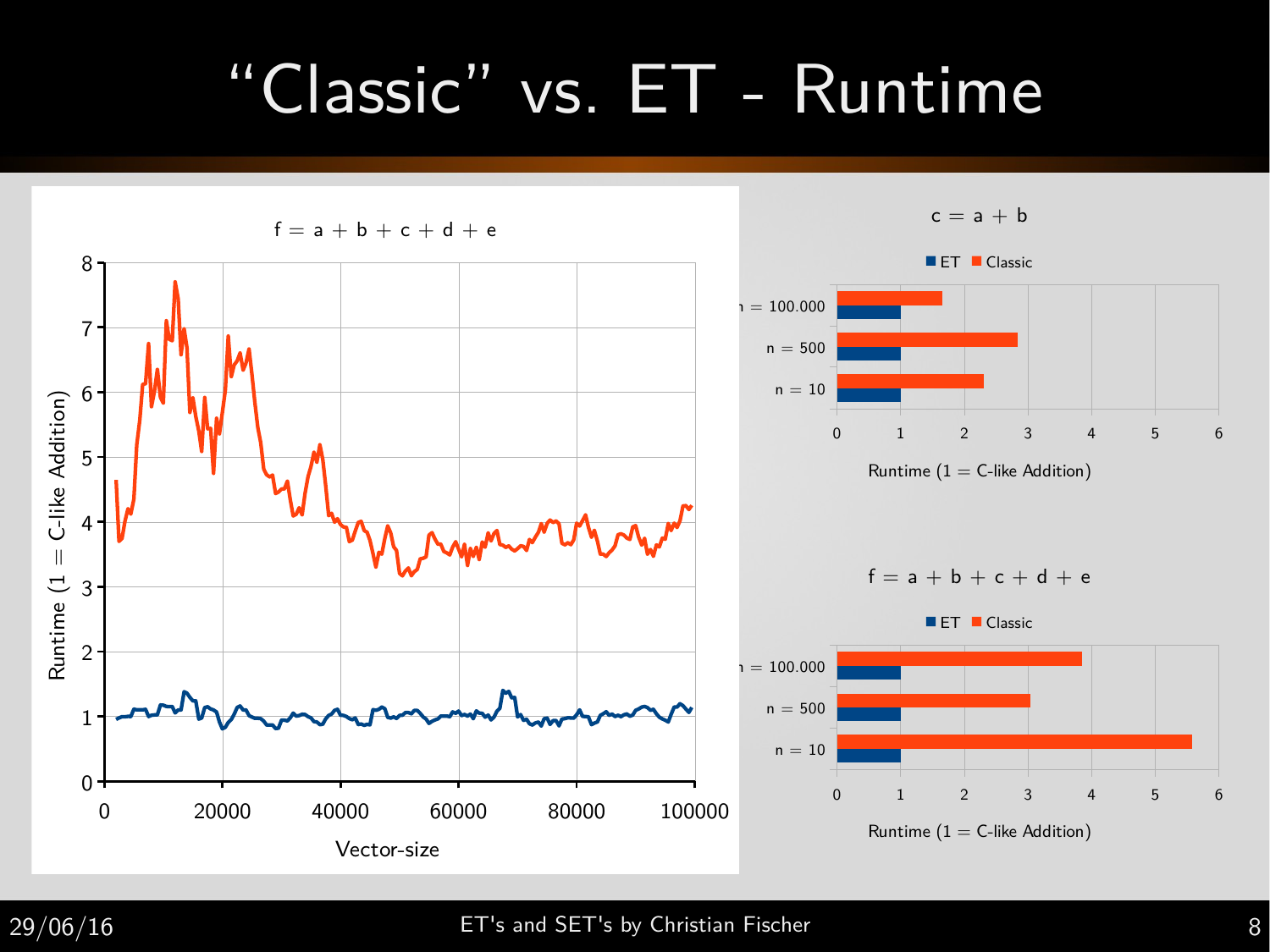- ET's has big advantages for simple expressions
- More complex expr. may lead to disadvantage

Necessary temporaries

- Expr. evaluated at assignment
- Addition repeated for every row of the matrix
- Avoidable by using temp. var

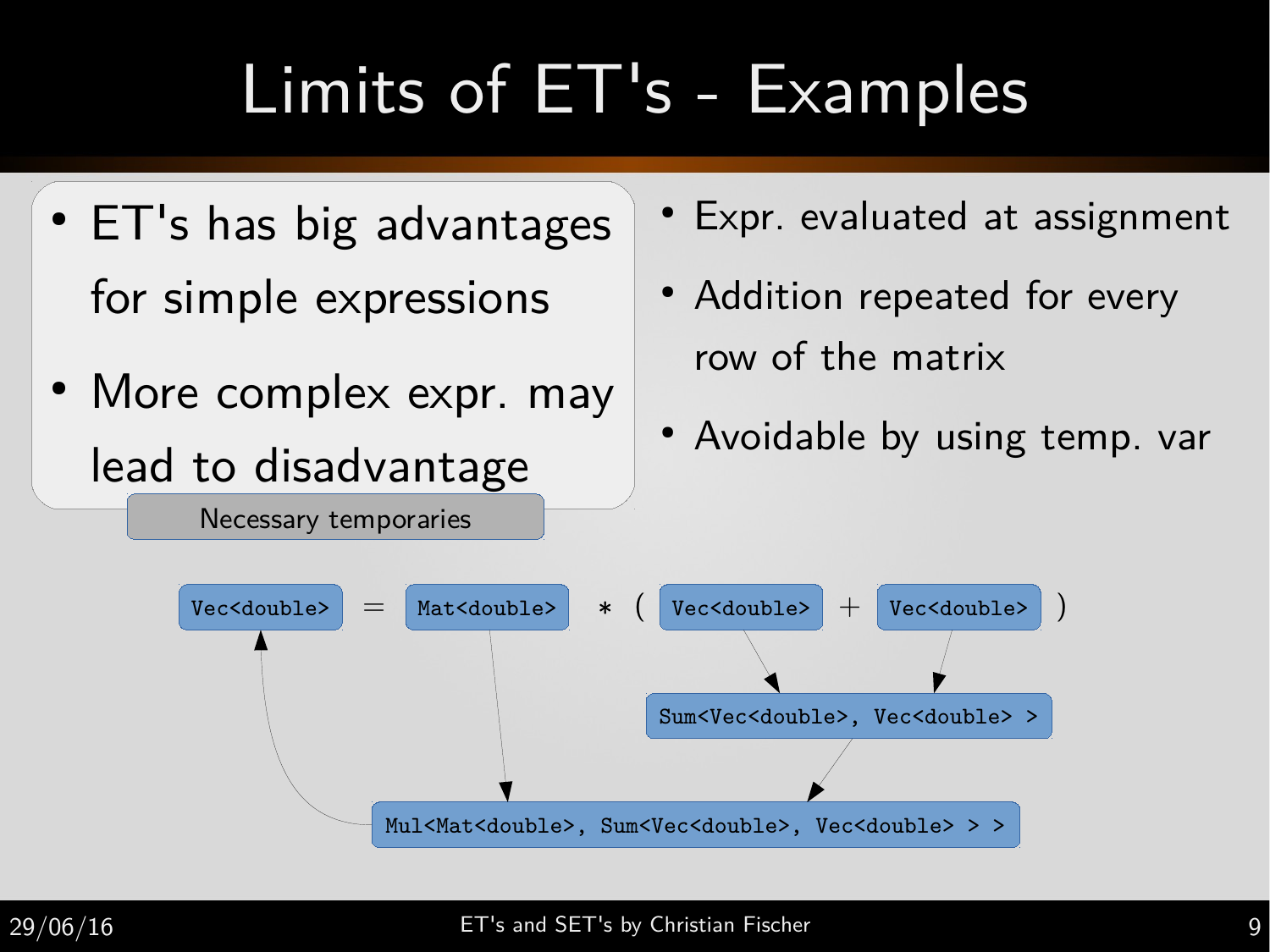- ET's has big advantages for simple expressions
- More complex expr. may lead to disadvantage

Evaluation strategies

- Standard-evaluation leads to temp. variable
- Avoidable by using variable, which is used anyways

Better strategy: Left-to-Right-Eval:

 $A = B + C * D$ 

 $1 \mid A = B$  $1 \vert$  Temp =  $C * D$ 

2 | A + =  $C * D$  $2 \mid A = B +$ Temp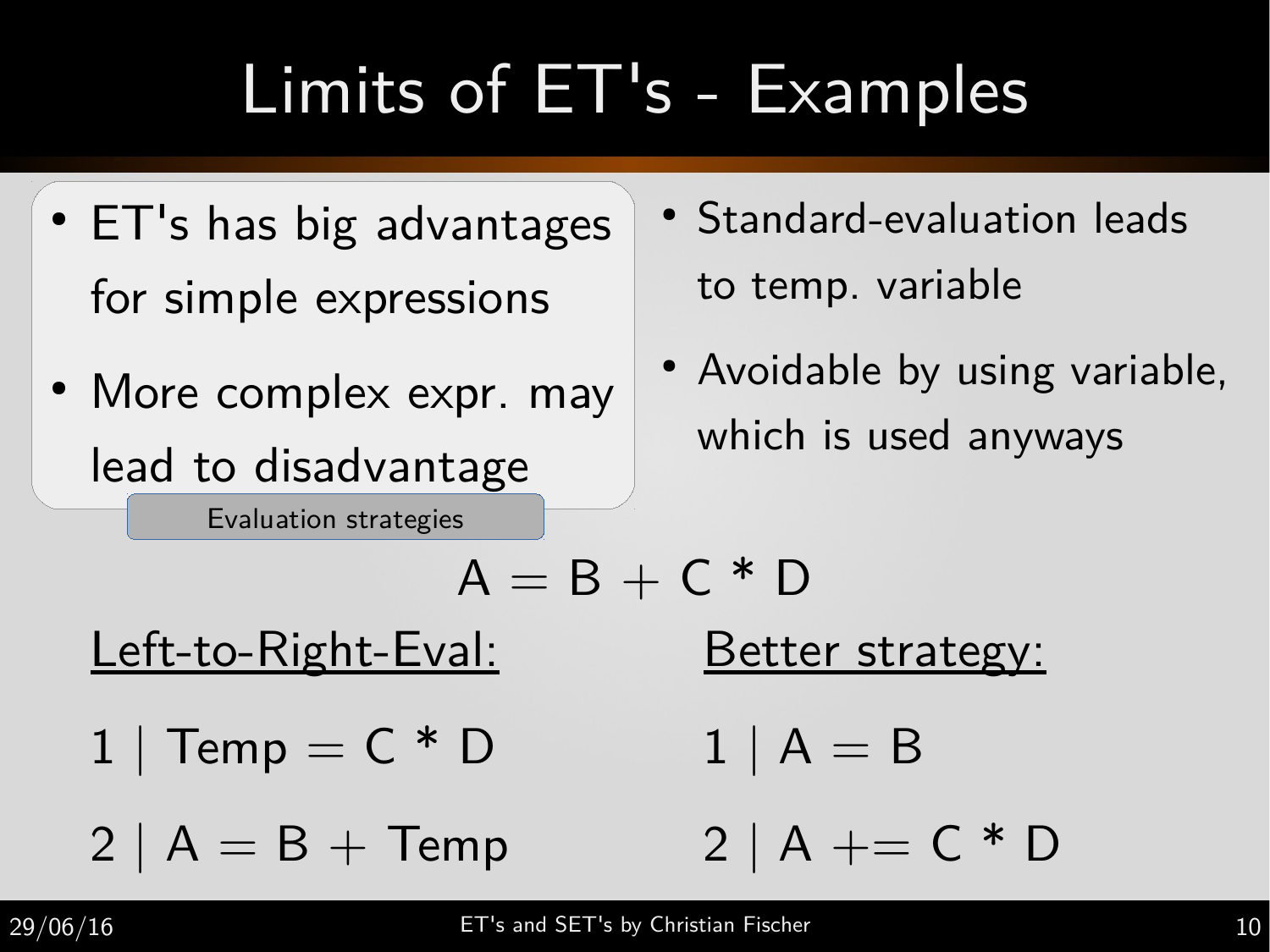- ET's has big advantages for simple expressions
- More complex expr. may lead to disadvantage

Expression-restructuring

- Standard-evaluation leads to Mat.-Mat.-Multiplication
- Avoidable by restructuring the expression

Restructured: Mat  $*$  (Mat  $*$  vec)  $\rightarrow$  Mat \* vec  $\rightarrow$  O(n<sup>2</sup>) + O(n<sup>2</sup>) = O(n<sup>2</sup>) Left-to-Right-Eval: (Mat \* Mat) \* vec  $\rightarrow$  Mat \* vec  $\rightarrow$  O(n<sup>3</sup>) + O(n<sup>2</sup>) = O(n<sup>3</sup>) Mat \* Mat \* vec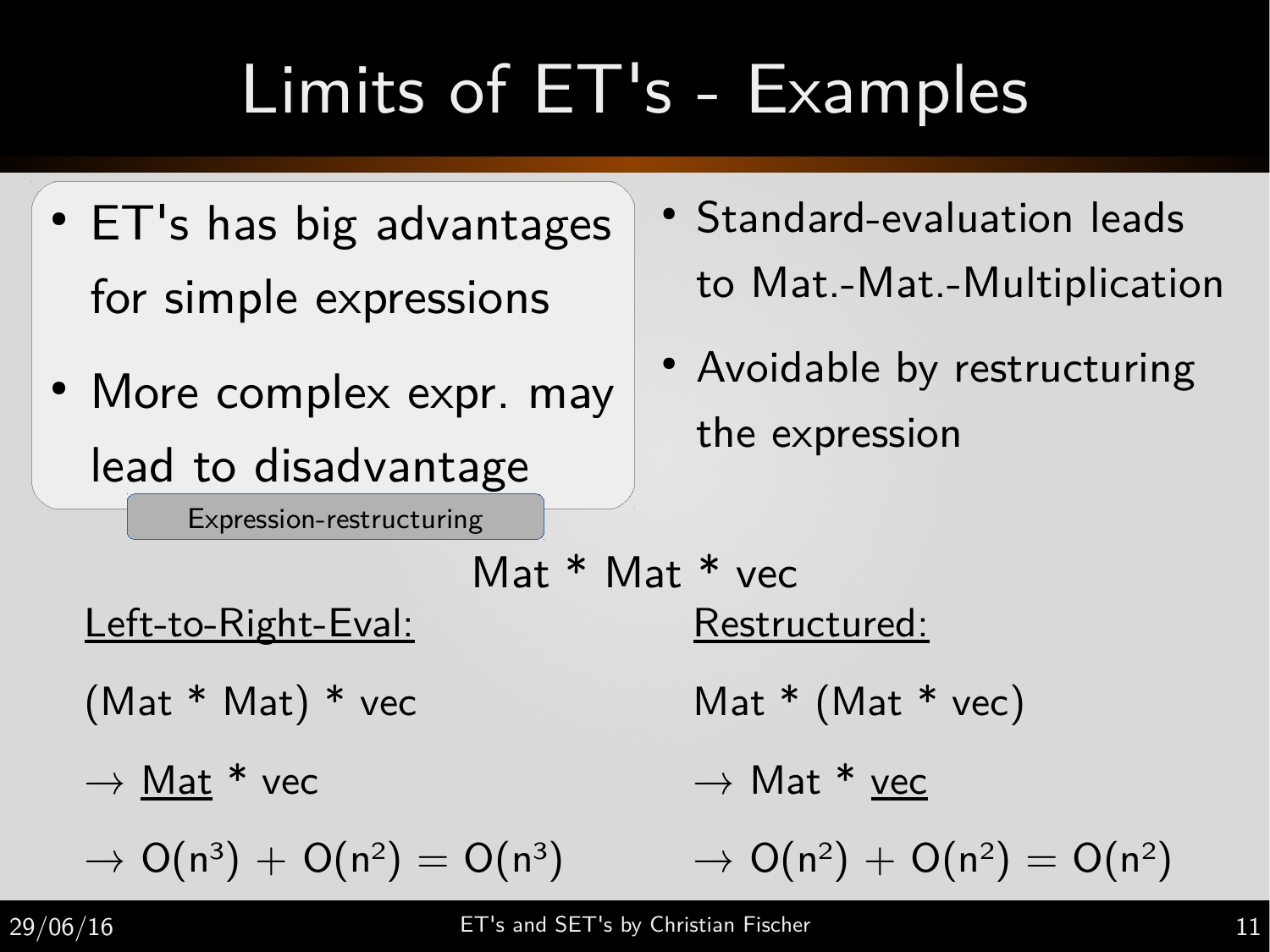- ET's has big advantages for simple expressions
- More complex expr. may lead to disadvantage

Aliasing

• ET: evaluation at assignment  $\rightarrow$  no temp

• Manipulates values, which are still required



 $x = A^*x$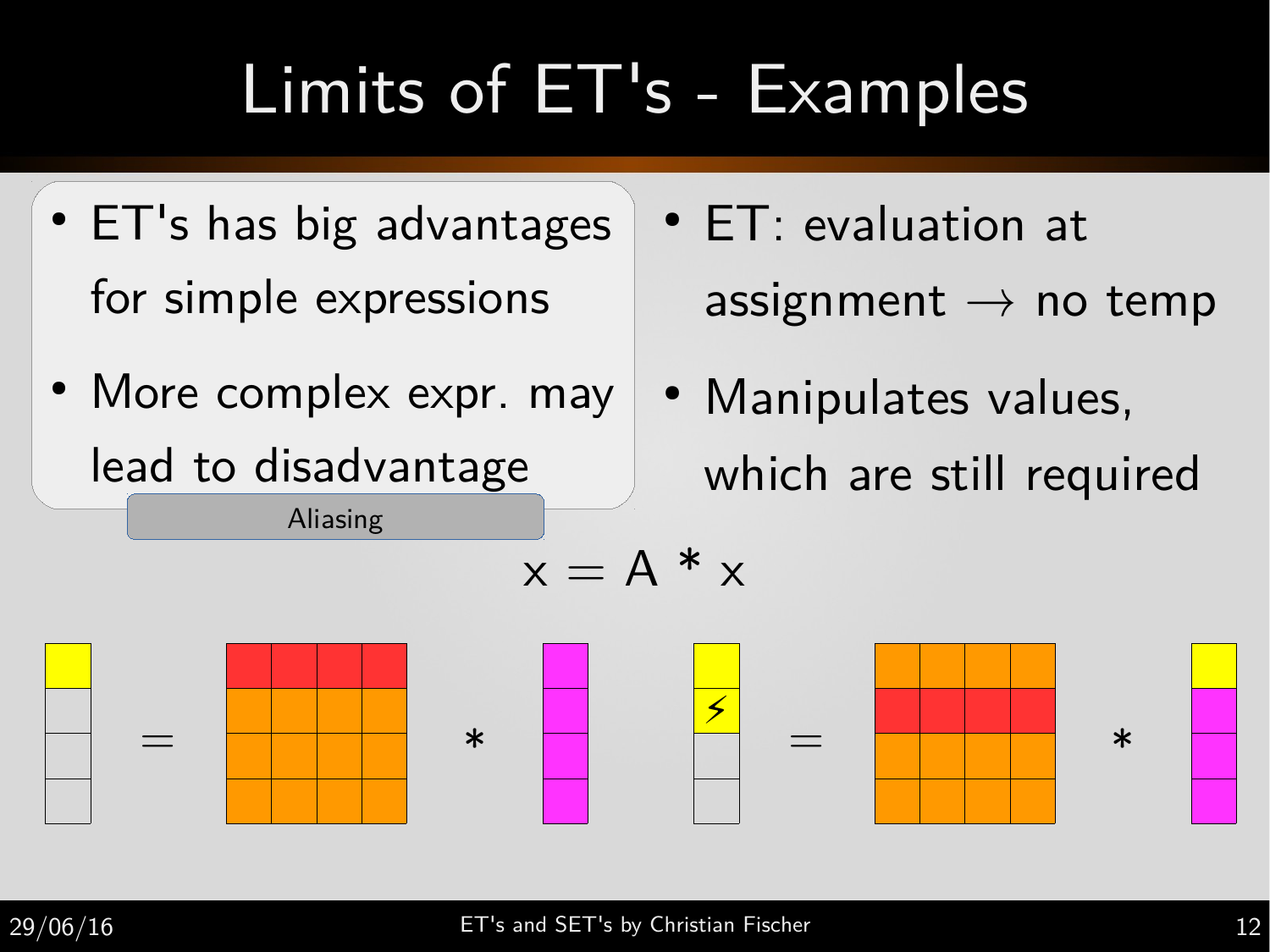## Solution: Smart-Expression Templates (SET)

#### Idea behind SET:

- distinguish between expr.  $+$ plain obj. in operations
- ResultType:
	- Type after evaluation
- CompositeType:
	- Type if used in another expression
- SET take advantage of this information e.g. to create temporary variables

|                | 1 template <typename mt,="" typename="" vt=""></typename>                                   |  |  |  |  |  |
|----------------|---------------------------------------------------------------------------------------------|--|--|--|--|--|
|                | 2 class MatVecMultExpr : public Vector <matvecmultexpr<mt, vt="">&gt;,</matvecmultexpr<mt,> |  |  |  |  |  |
| 3              | private Expression {                                                                        |  |  |  |  |  |
| 4              | public:                                                                                     |  |  |  |  |  |
| 5              | // Result type for expression template evaluations.                                         |  |  |  |  |  |
| 6              | typedef typename MathTrait <mrt, vrt="">::MultType ResultType;</mrt,>                       |  |  |  |  |  |
| $\overline{7}$ | // Data type for composite expression templates                                             |  |  |  |  |  |
| 8              | typedef const MatVecMultExpr& CompositeType;                                                |  |  |  |  |  |
| 9              | // Resulting element type                                                                   |  |  |  |  |  |
| 10             | typedef typename ResultType:: ElementType ElementType;                                      |  |  |  |  |  |
| 11             | // Member data type of the left -hand side dense matrix expression                          |  |  |  |  |  |
| 12             | typedef typename MT:: CompositeType Lhs;                                                    |  |  |  |  |  |
| 13             | // Member data type of the right -hand side dense vector expression                         |  |  |  |  |  |
| 14             | typedef typename SelectType <isexpression<vt>::value,</isexpression<vt>                     |  |  |  |  |  |
| 15             | const VRT, const VT&>::Type Rhs;                                                            |  |  |  |  |  |
| 16             | inline const ElementType operator[]( size_t index ) const;                                  |  |  |  |  |  |
| 17             | inline size_t size() const;                                                                 |  |  |  |  |  |
| 18             | 11                                                                                          |  |  |  |  |  |
| 19             | private:                                                                                    |  |  |  |  |  |
| 20             | // Result type of the left -hand side dense matrix expression                               |  |  |  |  |  |
| 21             | typedef typename MT:: ResultType MRT;                                                       |  |  |  |  |  |
| 22             | // Result type of the right -hand side dense vector expression                              |  |  |  |  |  |
| 23             | typedef typename VT:: ResultType VRT;                                                       |  |  |  |  |  |
| 24             |                                                                                             |  |  |  |  |  |
| 25             | // Element type of the left -hand side dense matrix expression                              |  |  |  |  |  |
| 26             | typedef typename MRT:: ElementType MET;                                                     |  |  |  |  |  |
| 27             |                                                                                             |  |  |  |  |  |
| 28             | // Element type of the right -hand side dense vector expression                             |  |  |  |  |  |
| 29             | typedef typename VRT:: ElementType VET;                                                     |  |  |  |  |  |
| 30             | 11                                                                                          |  |  |  |  |  |
| 31             | <b>Lhs mat</b> ; // Left -hand side dense matrix of the mult.-expr.                         |  |  |  |  |  |
| 32             | <b>Rhs vec</b> : // Right -hand side dense vector of the mult.-expr.                        |  |  |  |  |  |
| 33             | 11                                                                                          |  |  |  |  |  |
|                | 34 };                                                                                       |  |  |  |  |  |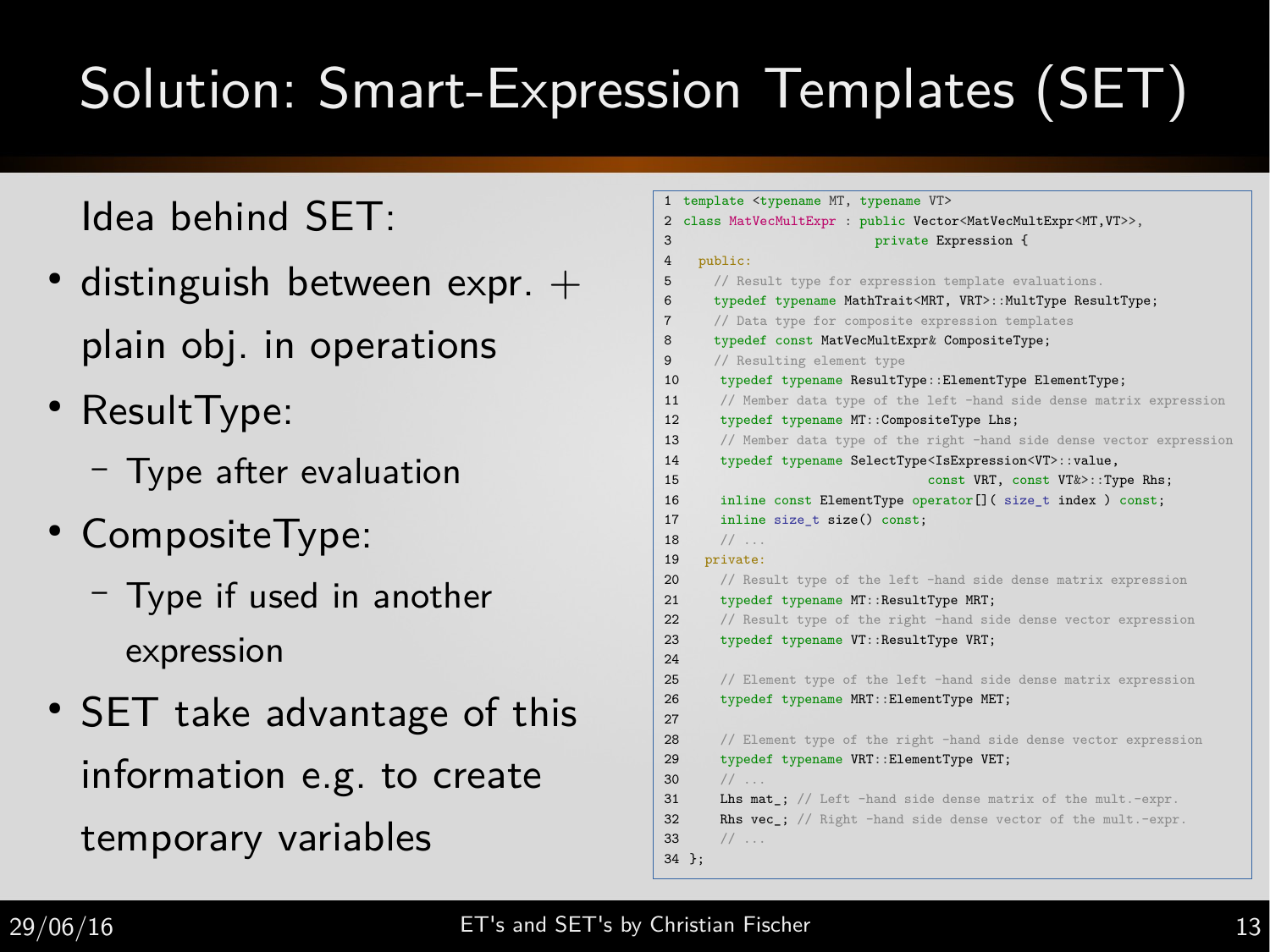## Example: Detecting Aliasing

- Potentially dangerous to allow incorrect calcs
- implement isAliased(...) in every vec, mat, expr.
- assignment op. checks if aliasing is present
- swaps the rhs with a temporary variable

```
1 template <typename MT, typename VT>
2 class MatVecMultExpr : public Vector<MatVecMultExpr<MT,VT>>,
3 private Expression {
4 public:
5 / / ...6 template <typename T>
7 inline bool isAliased(const T* alias) const {
8 return vec.isAliased(alias);
9 }
10 / / ...11 private:
12 // ...
13 Lhs mat;
14 Rhs vec_;
15 // ...
16 };
1 // in Vector-class
2 template <typename T>
3 template <typename O>
4 inline bool Vector<T>::isAliased(const O* alias) const {
5 return static cast<const void*>(this) ==
6 static_cast<const void*>(alias);
7 }
8 / / ...
```

```
9 // in the overloaded assignment-operator of Vector-class
```
10 if(rhs.isAliased(this)) {

```
11 Vector tmp(rhs);
```

```
12 swap(tmp);
```
13 }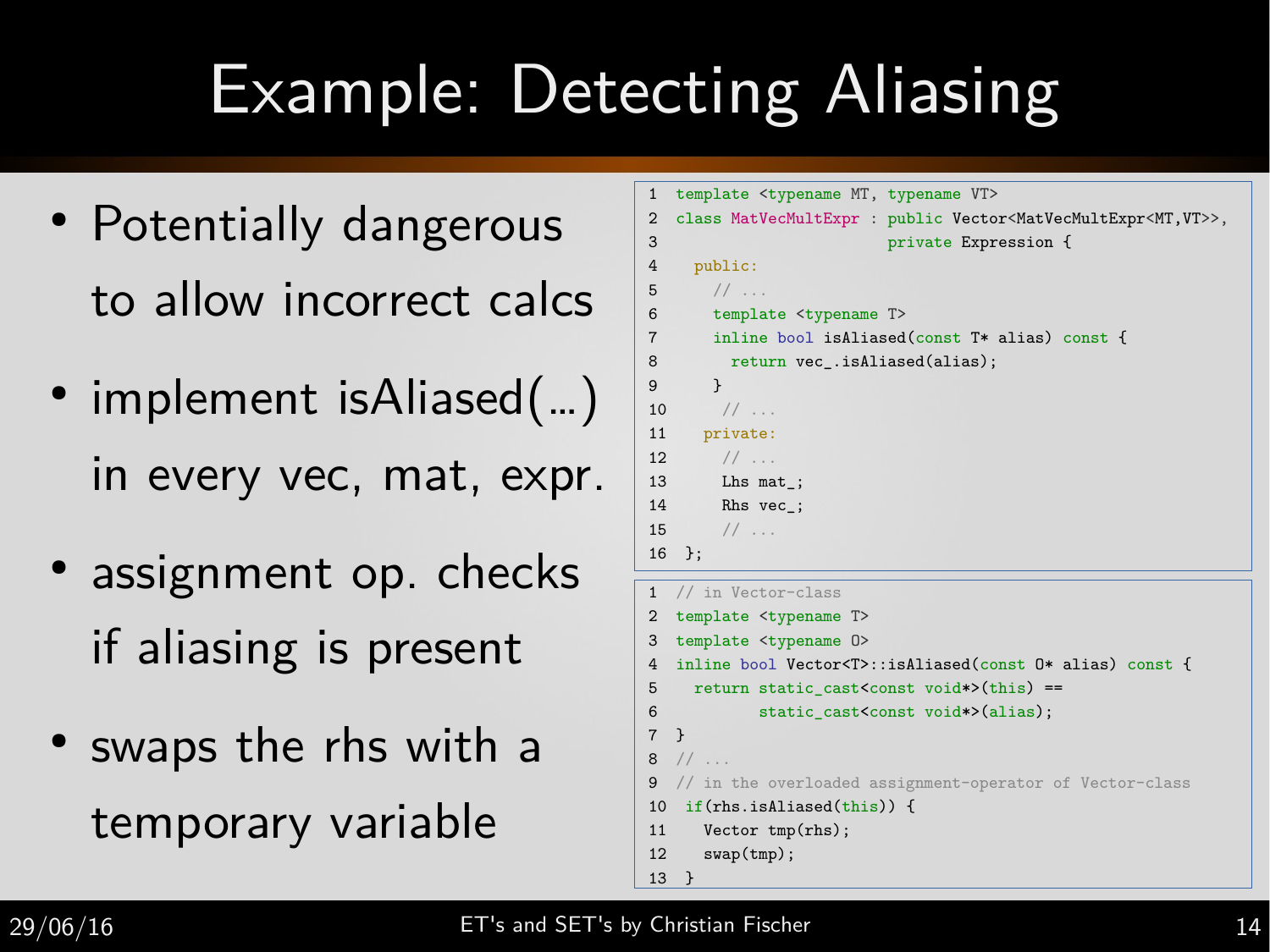## Tools using SET's

Overview, which library supports handling of the shown problems wit ET's

|                             | Eigen3 | <b>Boost</b> | uBLAS | <b>Blaze</b> | $Blitz++$ |
|-----------------------------|--------|--------------|-------|--------------|-----------|
| Necessary<br>temps          | $+++$  |              |       | $+++$        |           |
| Evaluation<br>strategies    | $+++$  |              |       | $+++$        |           |
| Expression<br>restructuring | $++ +$ |              |       | $+++$        |           |
| Aliasing                    |        |              |       |              |           |

 $+++$ : Supported, ---: Not supported,  $\bigcirc$ : just with right handling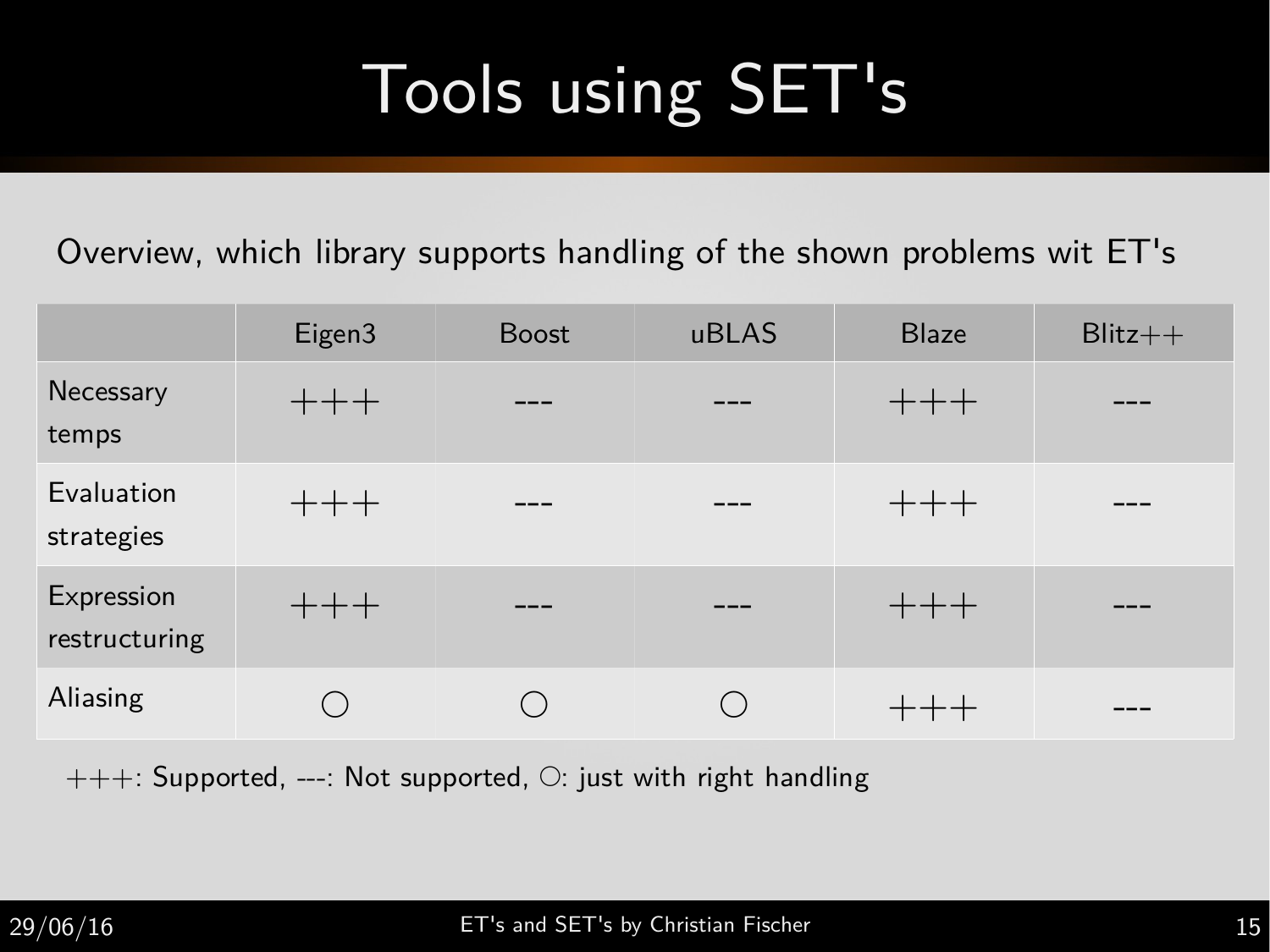## Benchmarks between SET-Tools

- $A * (a + b)$ •  $A * (a + b + c)$
- Graph with results

•  $(A * B) * (a + b)$  •  $(A * B) + C$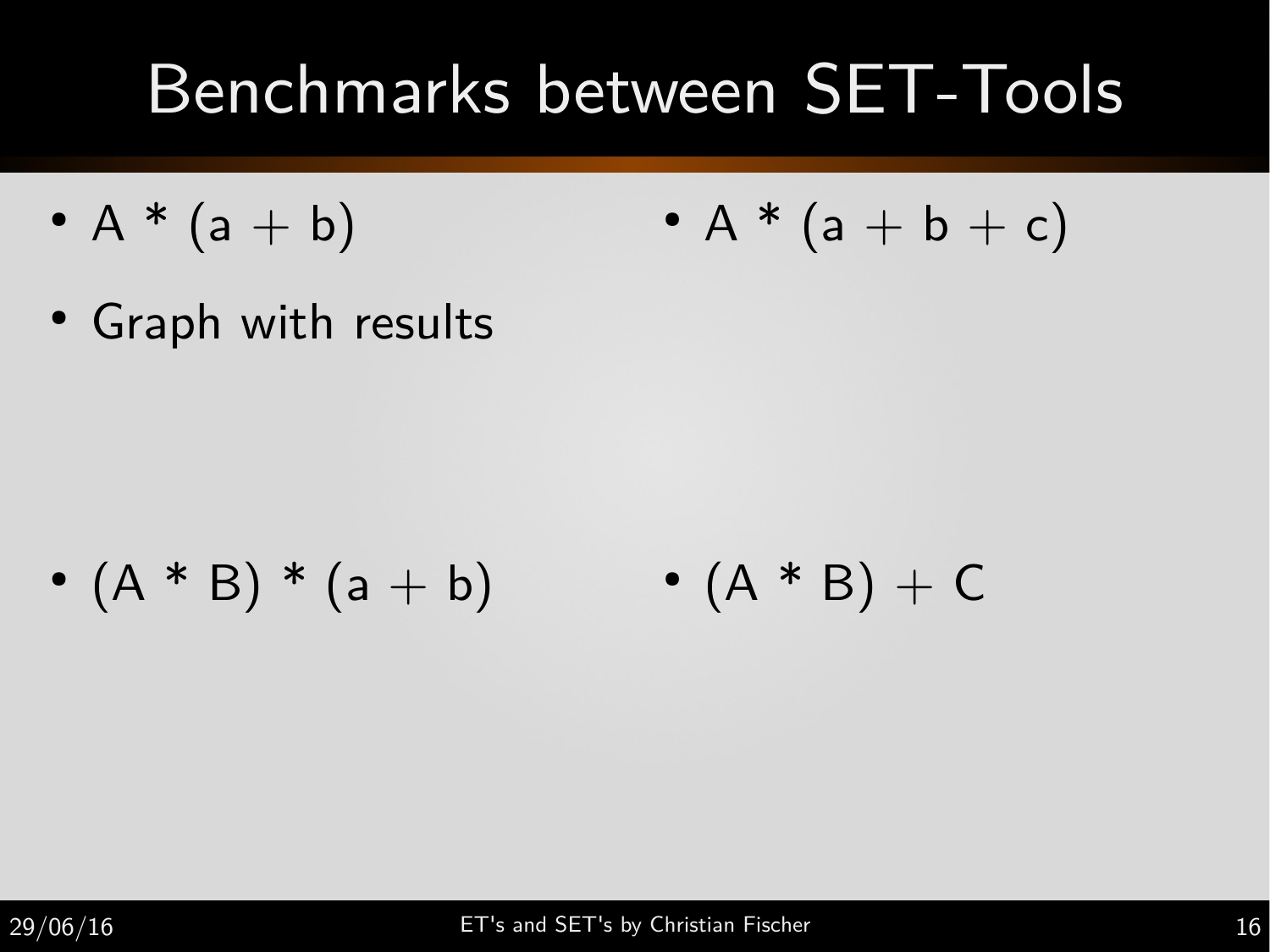## Conclusion

- ET are able to improve operations between mathematical objects by avoiding temporaries in contrast to classic operator-overloading
- Avoiding these temps leads to new problems, which can be solved by SET
- Not every library which uses  $ET/SET$  handles the problems, which comes with them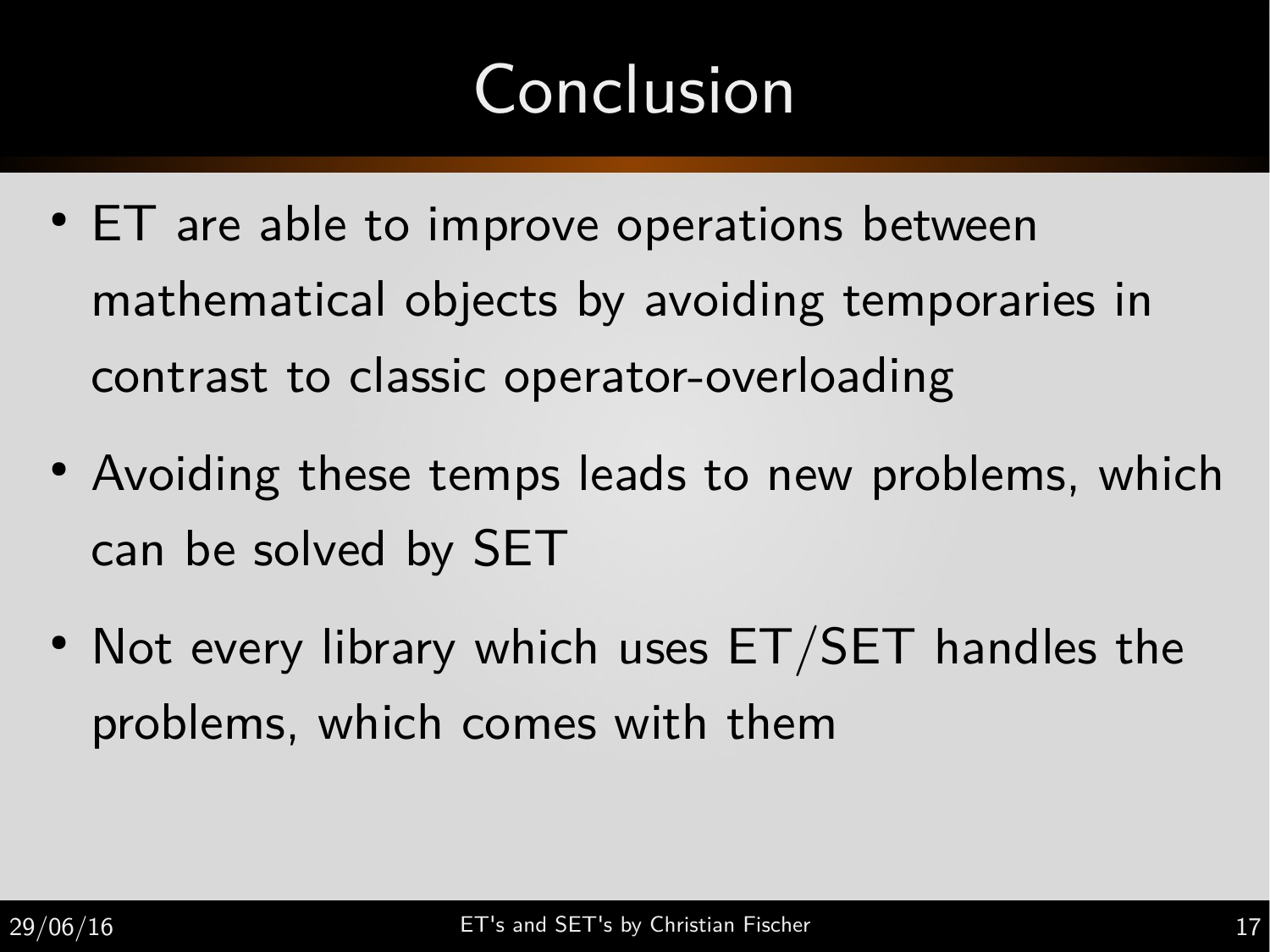#### Question-and-Answer

#### Any questions, comments, etc.?

#### Thanks for your attention!